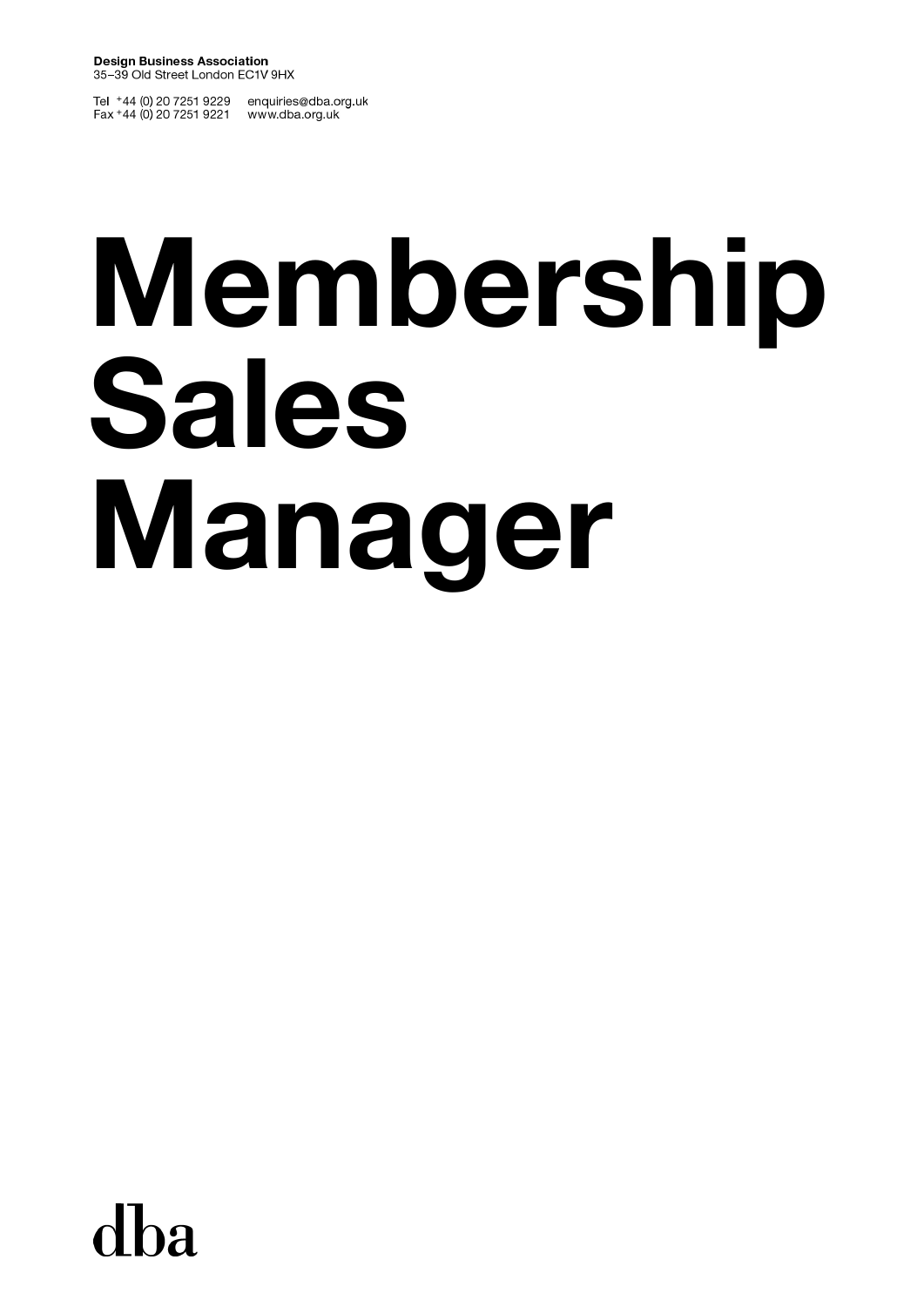# **Membership Sales Manager**

### **The Design Business Association (DBA)**

We are the trade association for the UK design industry. The Design Business Association was founded in 1986 to promote professional excellence within the design industry. Our membership consists of over 350 design consultancies and 12 corporate design teams throughout the UK, including many of the brightest and most respected names.

For 35 years, the DBA has supported the design industry to solve some of the toughest problems and deliver strategic advantage. We've seen business performance transformed by design, jobs created, investment in smarter systems and processes and improved supply chains. We've seen brands power into our lives on the back of design and we've seen innovation in public services.

Our most loyal members have been with us for 30 years and the average length of membership is 6 years. Our main relationship with our member agencies is with the MD/Owner of the business and we talk to them regularly.

Membership of the DBA represents a commitment to effective design, a belief in quality, of good working practices and of collegiate sharing of best practice. Through our programmes, services, and activities, we train, educate, recognise, and celebrate the power of effective design and professional practice in small and large organisations globally. We know that design is an economic force and source of global influence, and we are working with our members, and the wider industry to ensure that the challenges that lie ahead for the industry are opportunities to position design firmly as a strategic business competence.

### **The role and responsibilities**

You will be joining an amazing team of 7, all very experienced in what they do across the various functions that typically make up a trade association. The UK's design industry is world-renowned for its creativity and effectiveness, and you will relish the opportunity to sell into this sector.

The Membership Sales Manager is responsible for implementing the DBA's membership recruitment plans. Working closely with the Head of Services and the CEO, you will drive membership sales at the DBA. You will possess superb communications skills, with the ability to understand and proactively identify prospective members and effectively communicate the benefits of joining the DBA to them. You will be very organised, resourceful, and detailorientated to manage multiple recruitment streams simultaneously and possess initiative to find solutions independently. You will need experience of managing a sales pipeline and have the expert ability to manage a large prospect pool with diverse priorities.

# **Key tasks**

- Carry out the DBA's recruitment plans as laid out in the annual membership strategy requiring you to reach agreed income targets against various membership propositions.
- Reporting into the Head of Services updating him of membership recruitment performance.
- Responsible for the integrity of the data held on prospective members and update database records accordingly.
- Produce regular membership reports and statistics.

### **Skills and experience**

- An enthusiastic, energetic individual, passionate about working in a consultative-based sales role in the design industry.
- The ability to sell products and services face to face or across digital platforms.
- Experience of working in a membership or account management role essential.
- Experience of working in a trade association preferable.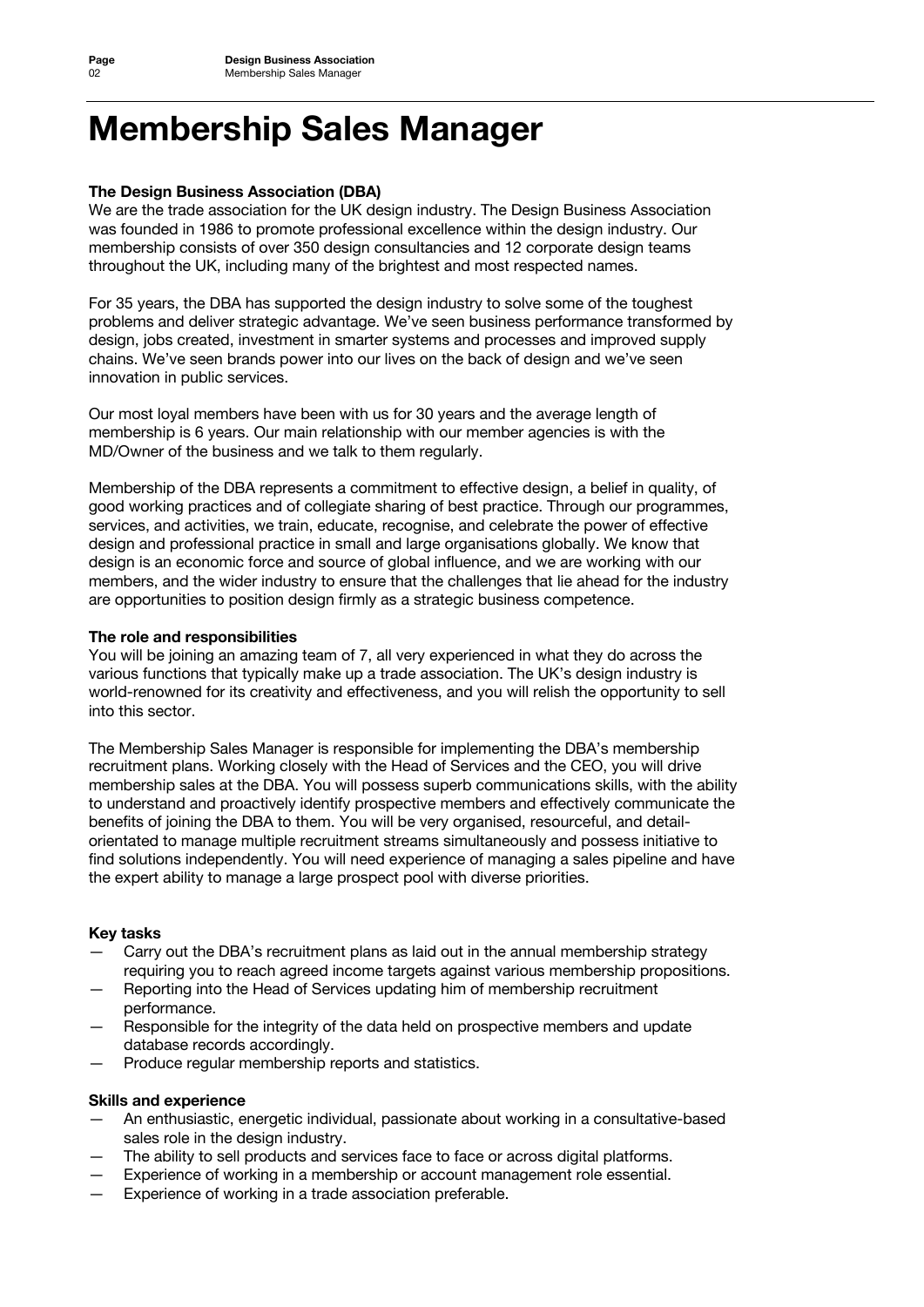- Strong commercial awareness and understanding.
- Great organisational skills.
- Skilled communicator the ability to communicate effectively and to forge strong relationships with all levels of staff and stakeholders, both internal and external.

### **Personal qualities**

- Supportive of the DBA's values and mission.
- A strong business antennae and an eye for detail, that allows you to sell into senior management, often at business owner or board level.
- Eager to grow the business because the income you generate for the DBA, a not-forprofit, is invested in programmes that enable the DBA members and the sector to thrive and shine.
- You don't need to work under pressure because you're great at planning and implementing those plans to meet deadlines.
- You sell because you love to match people with services that really help them. And you know when not to sell.
- Keen to learn about the design industry and understand the current challenges they face.
- Positive, hardworking, and enthusiastic outgoing, confident, and keen to contribute to a productive team environment at a fast and demanding pace.
- Able to work effectively as part of a team.
- Reliable, robust and happy to take responsibility.

### **Key details**

Salary: Up to £45k per annum, dependant on experience. This role is not commission based and this is important. Culturally, we are all driven to perform at the top of our game, and we enjoy working with like-minded driven and capable people. We are given and take full responsibility for our individual and collective performance. No stretch targets – just a great performance from everyone. It's the key to our success.

Contract type: 4 or 5-day week considered, permanent, flexible working environment.

Based at: Our office is currently situated at 35-39 Old Street, London EC1V 9HX, but we've been working remotely since March 2020 very effectively. While we anticipate this to remain the case, it's not out of the question that that could change in the future. These decisions are made as a team based on what is best for the business.

All our events and training are currently online. When we do move back to live events, it is likely many of these will be London based, so you would need to be able to get into central London easily, whilst being willing to occasionally travel throughout the UK. Holiday: 25 days per annum pro rata.

### **How we work**

The DBA offers a flexible working environment with a focus on protecting your work life balance. We want to get the best out of our people, and to ensure this happens, we have a strong culture of trust and autonomy, with respect for each other and our individual ways of working. We're all driven by the same goal; to meet the needs of our members and champion the impact of design in business, society, and people's lives.

We're a small team who get a lot done. Playing to each of our strengths is important to us as a business; we know that's how we produce our best work. We expect a lot from ourselves and each other but we have a lot of fun too. We're looking to welcome an ambitious and friendly person to join our dynamic and hardworking team.

### **To apply**

We'll be reviewing applications on a first come, first served basis and want to make the appointment as soon as possible, so apply today.